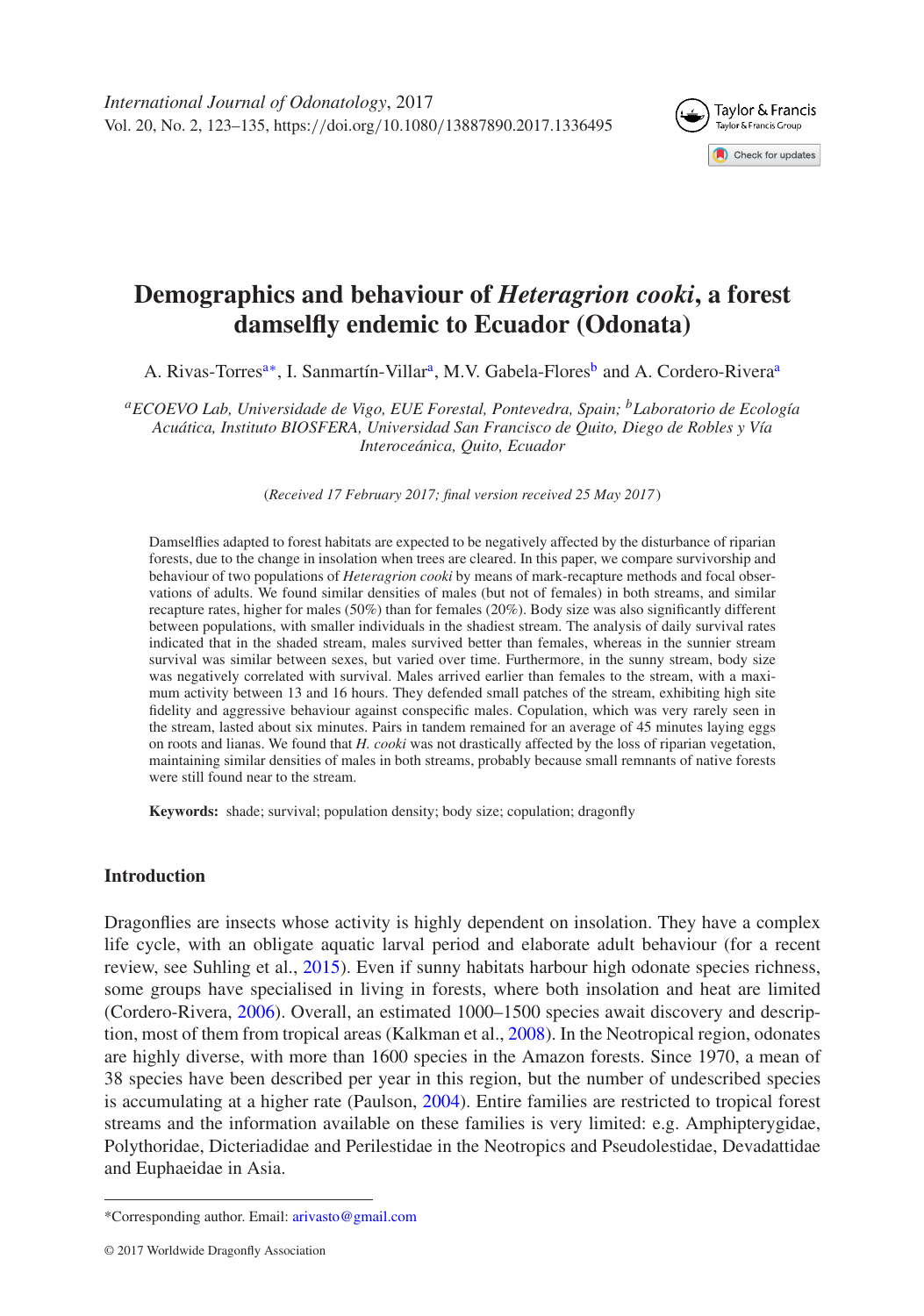#### 124 *A. Rivas-Torres* et al.

The genus *Heteragrion*, which contains at least 46 species (Machado, [2006\)](#page-11-3), is a typical forestdwelling odonate (Garrison, von Ellenrieder, & Louton, [2010\)](#page-11-4). Recently, molecular phylogenetic studies suggested that *Heteragrion* species compose a unique family, recognised as Heteragrionidae (Dijkstra, Kalkman, Dow, Stokvis, & van Tol, [2014\)](#page-11-5). Nevertheless, further ecological, ethological and morphological studies are needed to clarify the taxonomic position of the genus, as the integrative taxonomy proposes (DeSalle, Egan & Siddall, [2005\)](#page-11-6). Previous ecological studies suggest that some *Heteragrion* species are sensitive to habitat disturbance (Monteiro-Júnior, Juen, & Hamada, [2015\)](#page-11-7). This taxon is one of the most common genera in many tropical forests in South America (pers. obs.), but surprisingly only three species have been studied by ethologists and behavioural ecologists (González Soriano & Verdugo Garza, [1982;](#page-11-8) Loiola & De Marco, 2011; Shelly, [1982\)](#page-11-9).

In a study of foraging behaviour and thermoregulation of two forest odonates, Shelly [\(1982\)](#page-11-9) proposed the hypothesis that some species are adapted to shady conditions, whereas other species are specialists of sunny spots in the forest. This dichotomy would also reflect profound differences in physiology, with shady species being energy savers and sunny species high-rate foragers. This hypothesis can be extended to intraspecific variability, with shaded habitats favouring slower life modes and open habitats more active behaviours. These behavioural differences are expected to result in contrasting patterns of survivorship, due to their effects on male–male aggression and territoriality.

In this paper, we study two populations of *Heteragrion cooki* from Ecuador (Daigle & Tennessen, [2000\)](#page-10-1), to describe general and reproductive behaviour and to compare survivorship between sexes and populations. We predicted that local habitat features, specifically insolation, would affect adult survivorship, with disturbed habitats (more open) being more unfavourable for this presumably shade-seeking species. Our aim is to contribute ethological information for future comparative studies, which can be used to test ideas about the behavioural diversity of Odonata, a level of biological diversity that remains poorly studied (Cordero-Rivera, [2017\)](#page-10-2).

## **Methods**

### *Study area*

We performed fieldwork in two second-order streams around the Buenaventura Biological Reserve (Jocotoco Fundation; Piñas, El Oro, Ecuador), with similar physical properties (width: 1.5–2.1 m; depth:  $10-25$  cm; flow speed:  $0.25-0.5$  m s<sup>-1</sup>) and running over a substrate mainly composed by sand and rocks. One of the streams (hereafter, shaded population) was found in a pastureland, adjacent to a teak (*Tectona grandis*) plantation, with small remnants of the riparian forest, and was on the edge of the reserve  $(-3.653045 \text{ S}, 79.800495 \text{ W}; 307 \text{ m})$ . This stream is a tributary of the principal river of the reserve, which runs parallel to the 585 road. The sampled section of this stream was about 70 m, estimated from GoogleEarth images. The sunlight did not directly illuminate most of this section of the stream, which was in a shady environment. This stream is therefore predicted to be of high quality for *H. cooki*. The second stream (sunny population) was situated in Moromoro, a little village at the south-western limits of the reserve (−3.679222 S, 79.737258 W; 880 m). The stream ends in Moromoro River after crossing sugarcane (*Saccharum officinarum*), pineapples and other agricultural crops. Therefore, large areas were illuminated directly by the sun in this stream, although some remnants of forests were found in the vicinity. We sampled about 105 m of this stream. This sunny stream should be of lower quality for a shade-seeking species. The distance between the two streams was 7.6 km. They belong to different river systems, and therefore are considered here as different populations.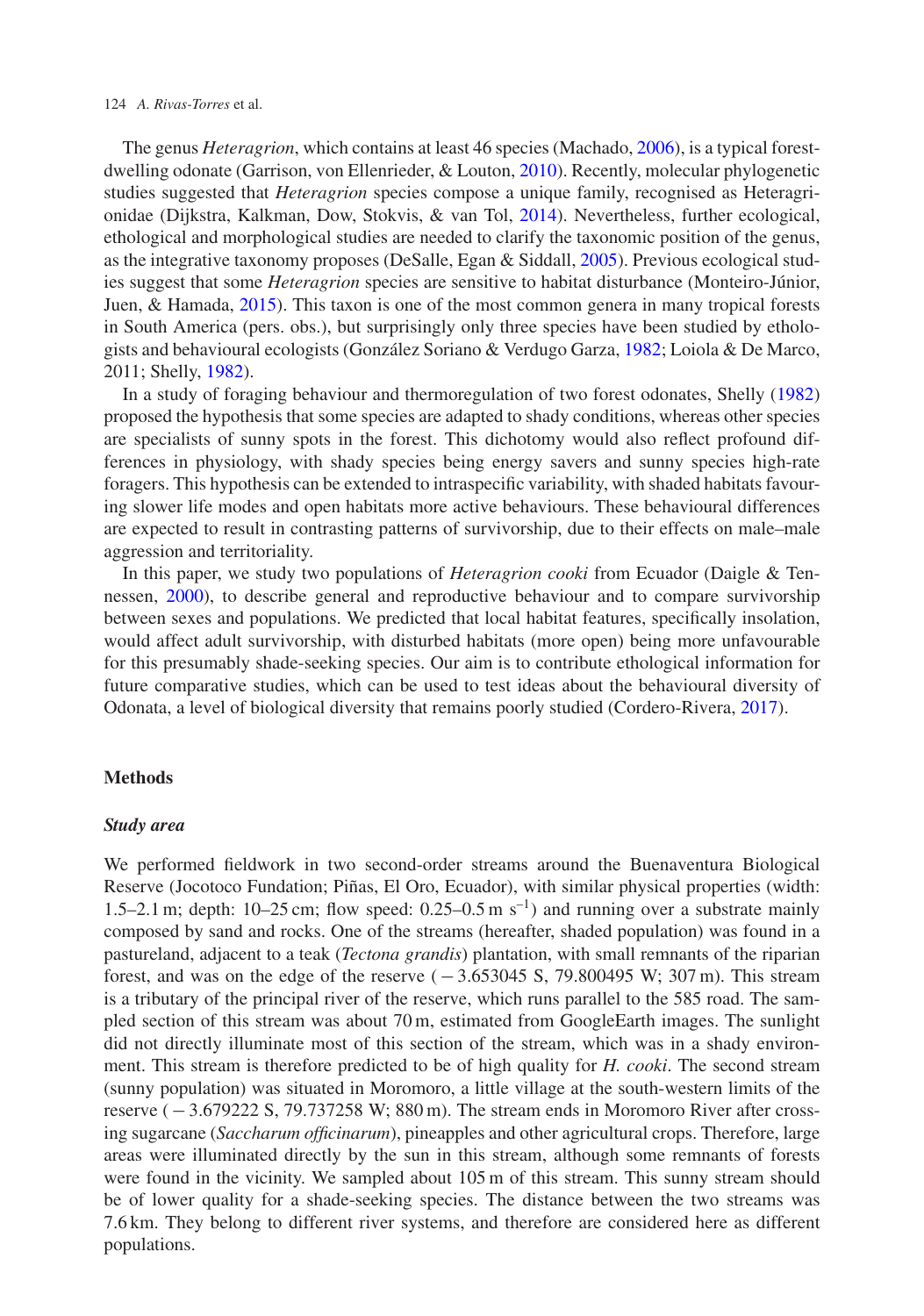The climate of the region is tropical with an average annual temperature of 22.4°C and on average annual precipitation of 1477 mm [\(https://climate-data.org\)](https://climate-data.org). A dry season occurs from June to November. We found that *H. cooki* shared the streams with *Argia oculata* and *Hetaerina fuscoguttata*, the same species pool documented in Pichincha province, western Ecuador by Daigle and Tennessen [\(2000\)](#page-10-1).

## *Field methods*

We carried out observations in the dry season, over 15 days between 26 June and 11 July 2016 with sunny or partially sunny weather, for a total of 89 hours. We collected individuals with an entomological net, marked them on the right hind wing with a code number, measured (total body length, including anal appendages, to the nearest 0.1 mm with a calliper) and released them. At the moment of marking, and in each subsequent recapture, we recorded reproductive activity (tandem, copulation or oviposition) and male–male interactions. We typically recorded re-sightings by eye or with the help of a close-focusing monocular rather than by re-capturing individuals.

We marked focal individuals after observations, unless they were already marked. Marking of tandem pairs interrupted their association, and this fact may have affected the frequency of reproductive events observed. During agonistic interactions, we considered a male as resident when another male (the intruder) approached his perch site. We considered the winner to be the male that returned to the perch after chasing the other off.

### *Statistical analyses*

To estimate survival and recapture probabilities we analysed the recapture histories of marked animals using the software MARK 8.1 (White  $&$  Burnham, [1999\)](#page-12-0). We included sex, time and their interaction as factors in the models. First, we tested the adjustment of the full time-dependent Cormack–Jolly–Seber model by groups (model Phi $(g \times t)$  p( $g \times t$ ), where  $g$  is sex and  $t$  is time) using program RELEASE. In both rivers, this model showed good adjustment (shaded population, goodness of fit results (TEST 2 + TEST 3) by group:  $\chi^2_{15} = 16.24$ ,  $p = 0.367$ ; sunny population:  $\chi^2_{24} = 23.644$ ,  $p = 0.482$ ). Then, we estimated the variance inflation parameter (chat) by dividing the c-hat obtained from model Phi( $g \times t$ ) p( $g \times t$ ) by the mean c-hat of the bootstrap simulations in Mark, and we used the values obtained (shaded population: 1.37707; sunny population: 1.53314) to adjust parameter estimates and standard errors. In a first step, we ran models without individual covariates, to select the most supported model, as the one that minimises quasi Akaike's information criterion (QAIC). In a second step, we included body length as an individual covariate. We analysed shaded and sunny populations separately because no movements were detected between them. To estimate population size, we used the methods of Jolly [\(1965\)](#page-11-10) and Manly and Parr [\(1968\)](#page-11-11) by means of the program Popan 5 (Arnason, Schwarz, & Boyer, [1998\)](#page-10-3).

We calculated statistical tests (ANOVA, correlation) using XLSTAT software [\(www.xl](http://www.xlstat.com) [stat.com\)](http://www.xlstat.com). We present mean values with their standard error and sample size.

## **Results**

## *Demography*

The abundance of individuals and overall recapture proportions (about 50% of males and 20% of females) were similar between populations (Table [1\)](#page-3-0). Individuals were larger (approximately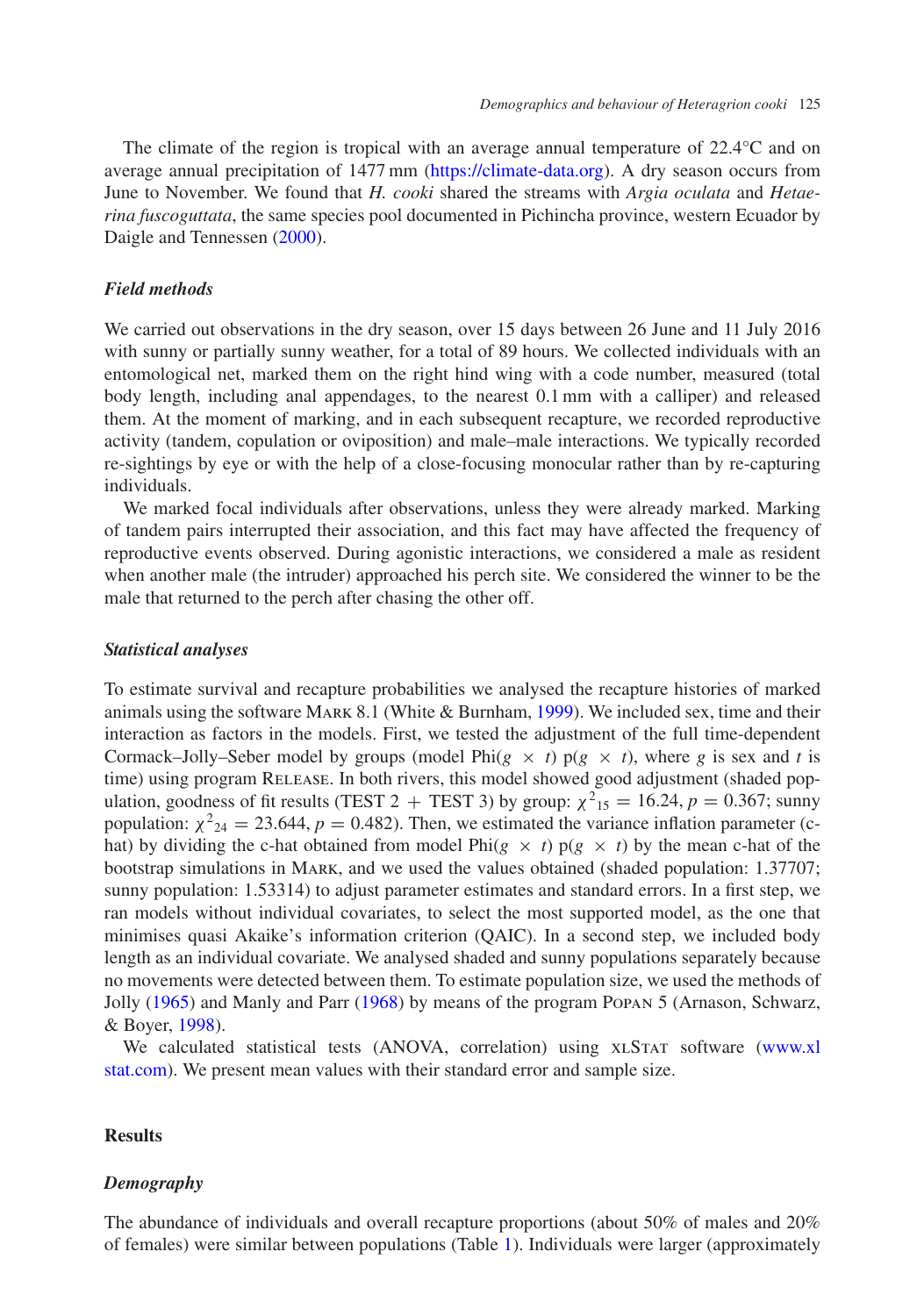<span id="page-3-0"></span>Table 1. The number of animals marked and recaptured in each population and their body size in mm. There were no differences in overall recapture rates between sexes, but individuals from the shaded population were smaller (see the text for details).

| Population and sex |                 | Shaded population | Sunny population |                 |  |
|--------------------|-----------------|-------------------|------------------|-----------------|--|
|                    |                 |                   |                  |                 |  |
| Marked             | 145             | 20                | 184              | 49              |  |
| Recaptured         | 74 (51%)        | $4(20\%)$         | $92(50\%)$       | 11(22%)         |  |
| Mean body length   | $34.7 \pm 0.10$ | $30.2 \pm 0.44$   | $38.2 \pm 0.10$  | $33.2 \pm 0.16$ |  |
| Range              | $30.3 - 37.9$   | $26.9 - 34.2$     | $34.8 - 41.2$    | $30.9 - 35.8$   |  |

Contingence chi-square comparing the proportion of recaptured individuals between populations by sex (males:  $\chi^2_1 = 0.04$ ,  $p = 0.852$ ; females:  $\chi^2$ <sub>1</sub> = 0.05, *p* = 0.823).

5 mm) in the sunny population (Table [1;](#page-3-0) ANOVA, population effect,  $F_{1,394} = 639.55$ ,  $p < 0.001$ ) and males larger than females (sex effect,  $F_{1,394} = 626.59$ ,  $p < 0.001$ ) in both populations (the interaction population  $\times$  sex is not significant; F<sub>1,394</sub> = 1.55, *p* = 0.214).

The estimates of population size indicated that the number of adults was slightly higher in the sunny population, a mean of 129 males compared to 85 males in the shaded population, but taking into account the length of transects, density was virtually identical  $(1.2 \text{ males m}^{-1} \text{ in both})$ streams). The average number of females estimated was 37 and three individuals in the sunny and shaded populations, respectively (Figure [1\)](#page-4-0).

The analysis of daily survival and recapture probabilities using Mark revealed clear differences between populations. The most supported model in the shaded population was {Phi(*g*) p(.)}, implying a sex effect on survival and constant recapture probability (Table [2\)](#page-5-0). Introducing body length as an individual covariate did not improve the statistical support for the model (Table S1). Nevertheless, a model with the effect of body size as covariate is the second most supported model, at 0.65 QAIC units (Table S1). Examining the relationship between body size and survival from this model, the tendency is for larger individuals to have reduced survival, particularly in females. Therefore, in the shaded stream survival was higher in males than females (0.927 versus 0.710), and recapture rate relatively high (0.493) and not sex-biased (Table [2\)](#page-5-0). In the sunny population, the best model indicates time-dependence in survival and a sex effect on recapture rate, model  $\{Phi(t) p(g)\}$  (Table [2\)](#page-5-0). In this case, introducing a linear effect of body length on survival probability increased model fit by 0.80 QAIC units (Table S1). This was due to a negative effect of body length on survival, particularly on day 1 (29 June, Figure [2\)](#page-6-0). Other models were situated at more than 6 QAIC units and have therefore low support (Table S1). The estimates derived from model  $\{Phi(g) p(.)\}$  for this population, although this model is not among the best candidates, suggest slightly higher survival for males than females (0.918 versus 0.883; Table [2\)](#page-5-0).

## *Behaviour*

On both streams, males arrived earlier in the day than females, around 08:00–09:00 (Figure [3\)](#page-7-0). Solitary females were scarcer than males and rarely found at the streams before noon (Figure [3\)](#page-7-0). The maximum activity of males in the shaded stream occurred in the afternoon, 13:00–16:00 hours. In the sunny stream, male abundance was maximum at 11:00–15:00.We frequently observed reproductive behaviour in the sunny stream, with a highest at 14:00–15:00 (Figure [4\)](#page-7-1). Because we rarely observed reproduction in the shaded population, a comparison between populations could not be done. Therefore, the following results were derived combining the observations realised at both populations.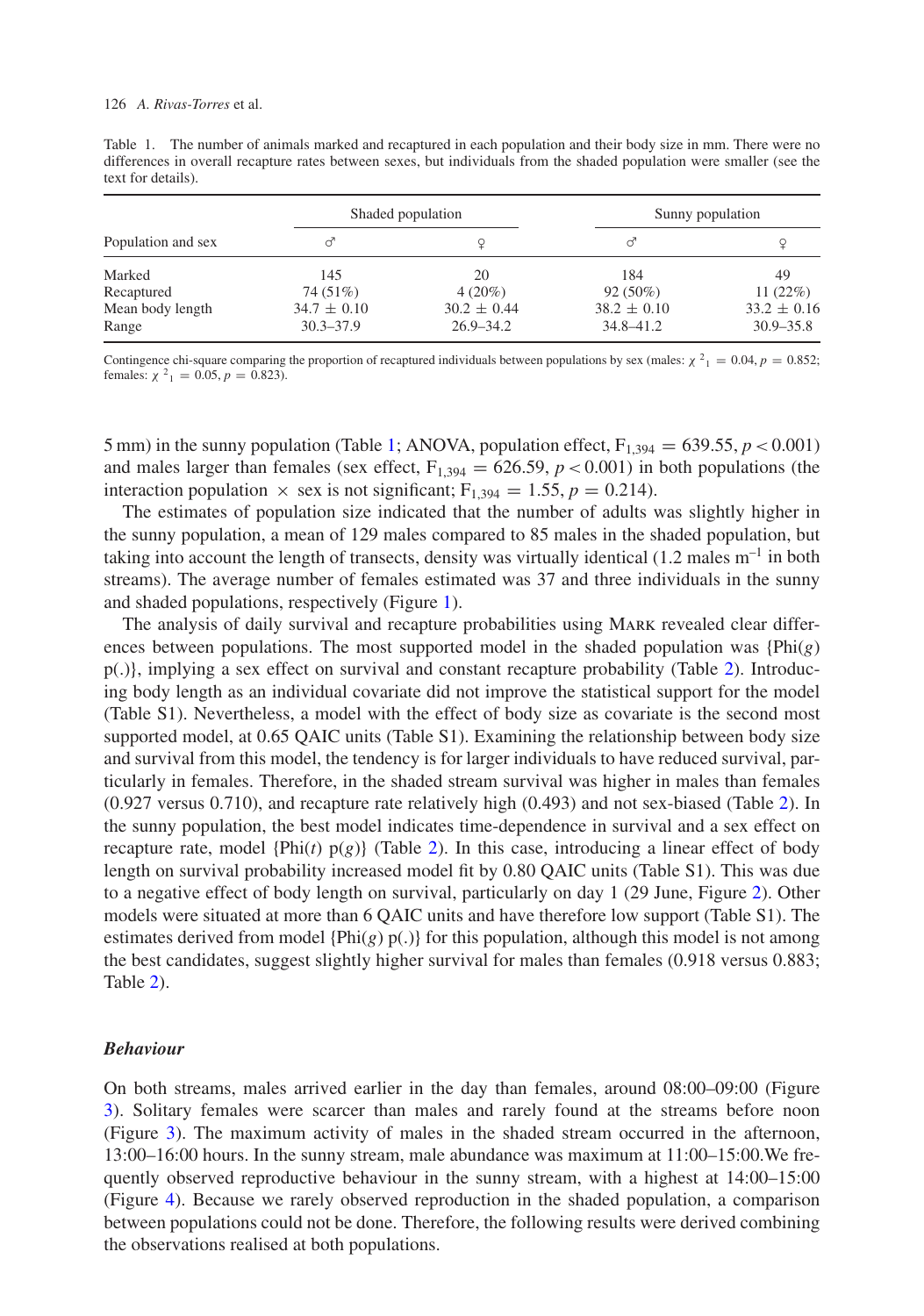

<span id="page-4-0"></span>and Manly–Parr. The number of males was slightly higher in the sunny population, and there are no clear seasonal trends. Females were scarce in both populations, particularly in the shaded stream.

Males defended small areas around their perches on both streams, exhibiting aggressive behaviour against conspecific males (and sometimes against *Argia* or *Hetaerina* males). These areas did not include oviposition substrates; they were not resource defenders. Male–male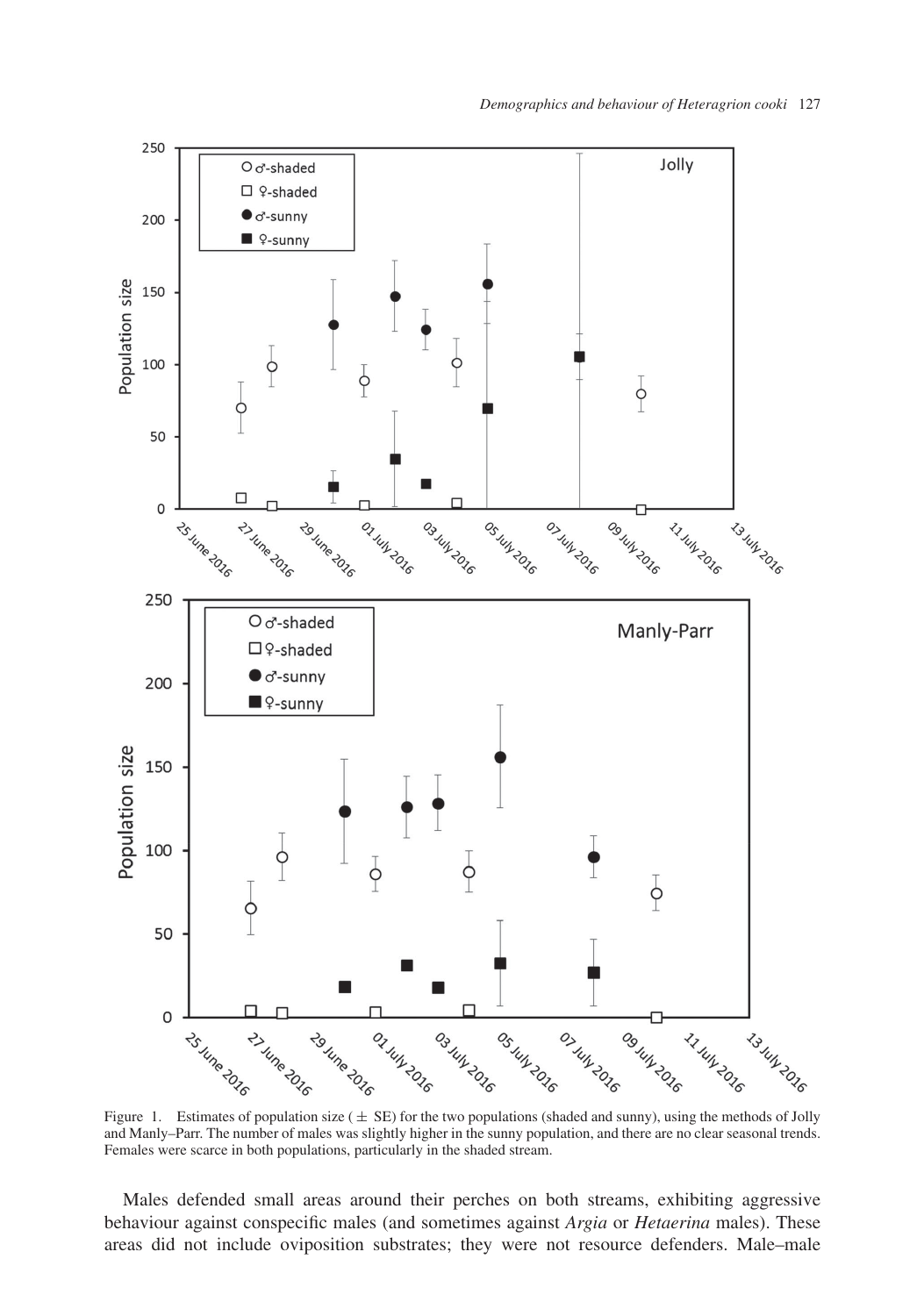#### 128 *A. Rivas-Torres* et al.

<span id="page-5-0"></span>Table 2. Estimates of survival (Phi) and recapture (p) probabilities from the most supported model for each population using Mark software. Results of model {Phi(*g*) p(.)} for the sunny population were included for comparison, but this model was not among the most supported.

| corrected for c-hat $= 1.37707$              |                                                                          |                         |        |        |  |
|----------------------------------------------|--------------------------------------------------------------------------|-------------------------|--------|--------|--|
|                                              | Estimate                                                                 | 95% confidence interval |        |        |  |
| Parameter                                    |                                                                          | <b>SE</b>               | Lower  | Upper  |  |
| Phi males                                    | 0.9271                                                                   | 0.0140                  | 0.8945 | 0.9503 |  |
| Phi females                                  | 0.7102                                                                   | 0.1040                  | 0.4765 | 0.8684 |  |
| p                                            | 0.4931                                                                   | 0.0458                  | 0.4044 | 0.5822 |  |
| corrected for c-hat $= 1.53314$              | <b>Sunny population. Real</b> function parameters of $\{Phi(t) p(g)\},\$ |                         |        |        |  |
| Phi 29 June                                  | 0.4553                                                                   | 0.0984                  | 0.2775 | 0.6453 |  |
| Phi 30 June                                  | 0.9440                                                                   | 0.0528                  | 0.7043 | 0.9917 |  |
| Phi 2 July                                   | 0.9472                                                                   | 0.1140                  | 0.1706 | 0.9994 |  |
| Phi 3 July                                   | 0.9916                                                                   | 0.0692                  | 0.0000 | 1      |  |
| Phi 5 July                                   | 0.9266                                                                   | 0.0537                  | 0.7288 | 0.9834 |  |
| Phi 8 July                                   | 0.9235                                                                   | 0.1865                  | 0.0640 | 0.9995 |  |
| p males                                      | 0.3605                                                                   | 0.0405                  | 0.2855 | 0.4429 |  |
| p females                                    | 0.1584                                                                   | 0.0538                  | 0.0786 | 0.2934 |  |
|                                              | Sunny population. Real function parameters of $\{Phi(g) p(.)\}$ ,        |                         |        |        |  |
| corrected for c-hat $= 1.53314$<br>Phi males | 0.9186                                                                   | 0.0198                  | 0.8703 | 0.9500 |  |
| Phi females                                  | 0.8836                                                                   | 0.0554                  | 0.7252 | 0.9562 |  |
| p                                            | 0.3183                                                                   | 0.0352                  | 0.2536 | 0.3909 |  |

|                                 | <b>Shaded population. Real</b> function parameters of $\{Phi(g) p(.)\}$ , |  |
|---------------------------------|---------------------------------------------------------------------------|--|
| connected for a hot $= 1.27707$ |                                                                           |  |

agonistic interactions consisted in a face-to-face display (on average  $29 \pm 4$  (10) s), hovering over the river, and slowly moving up and down. We observed 29 interactions involving 32 marked males. The resident male won 23 (79%) of these interactions. The average difference in body size between winner and loser was  $0.25 \pm 0.33$  (24) mm, suggesting that body size was not relevant in the outcome of these interactions, but this effect could not be properly tested with the available data.

Individuals exhibited high site-fidelity. Over the period of study, most male recaptures and all female recaptures were in the same spot (within about 1 m) as the previous observation. In the shaded population, 64 out of 74 recaptured males and all four recaptured females were always found in the same site. In the sunny population, 90 out of 92 males and all 11 females remained in the same site. Given that we alternated observations between sites, it was not possible to determine exactly how long the individuals remained in the same spot, but an approximation can be obtained by calculating the time between the first and the last observation for males that remained in the same spot. These values were  $6.8 \pm 0.6$  (68) days for males and 3.3  $\pm$  1.3 (4) for females in the shaded population, and  $5.0 \pm 0.3$  (92) days for males and  $6.1 \pm 0.8$  (11) for females in the sunny population.

Males grasped females in tandem without precopulatory courtship  $(N = 10$  tandem pairs observed since the start of their interaction). After tandem formation, all males performed sperm translocation and copulation followed shortly thereafter (Table [3\)](#page-8-0). Copulatory activity showed two stages (see Miller & Miller, [1981\)](#page-11-12). Stage I was always longer than stage II, occupying 92% of copulation (Table [3\)](#page-8-0). After copulation, the pair perched on floating roots and lianas, and started oviposition, that may last for up to 1.4 h. In half of the ovipositing pairs observed ( $N = 12$ ; Table [3\)](#page-8-0) females continued ovipositing for up to 10 min after tandem separation. There was no assortative mating by size (correlation between male and female body length,  $r = 0.32$ ,  $N = 19$  pairs,  $p = 0.179$ .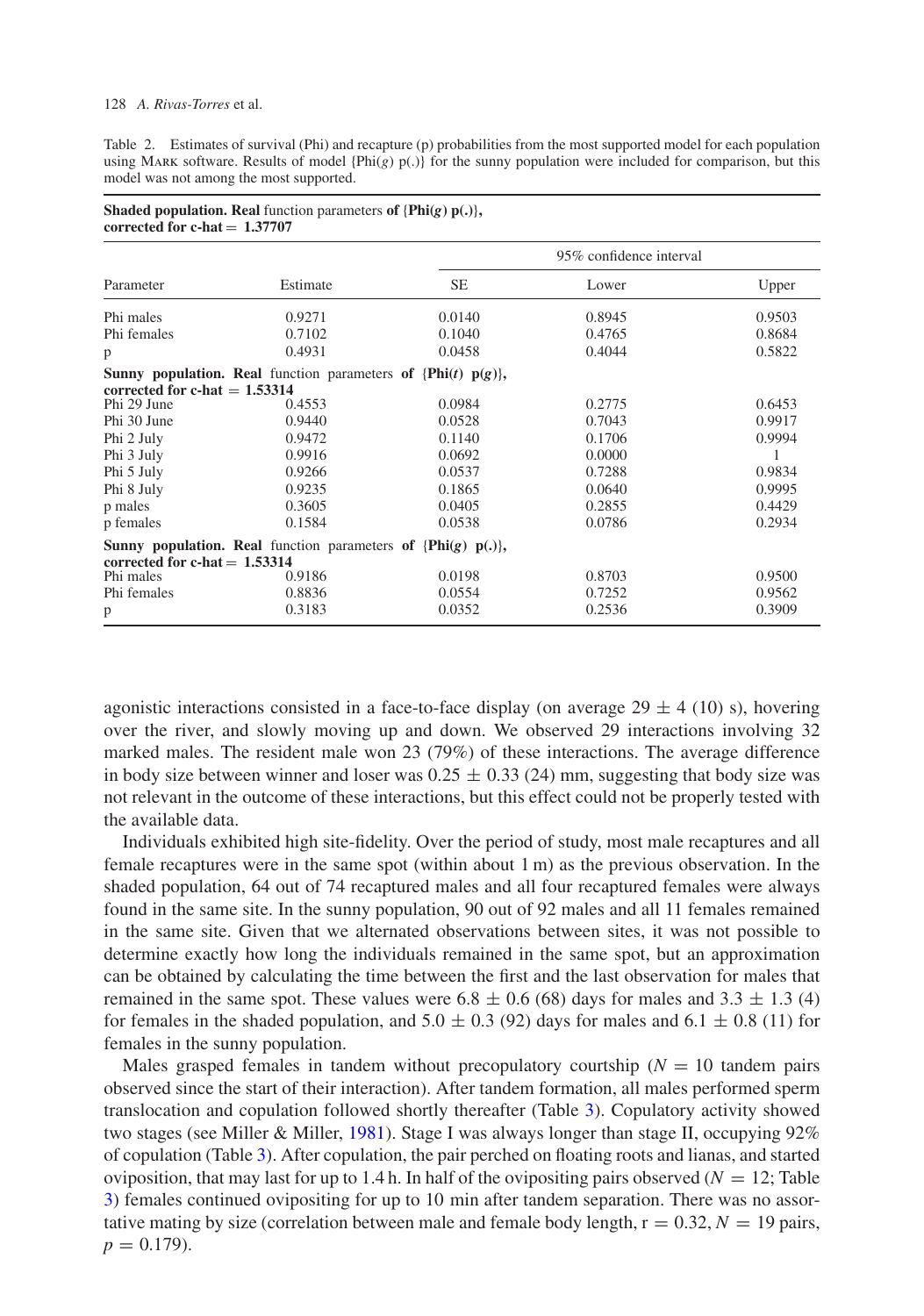

<span id="page-6-0"></span>Figure 2. The estimated effect of body length on daily survival for adults of *H. cooki* of the sunny population. Grey lines indicate lower and upper confidence intervals. Survival was time dependent and clearly lower on the first day (29 June).

## **Discussion**

Mark-recapture techniques offer the best spatial resolution for estimating survival and recapture rates of animal populations, and have been widely used in odonates (reviewed by Cordero-Rivera & Stoks, [2008\)](#page-10-4). Our results indicate that both populations were relatively small, and had similar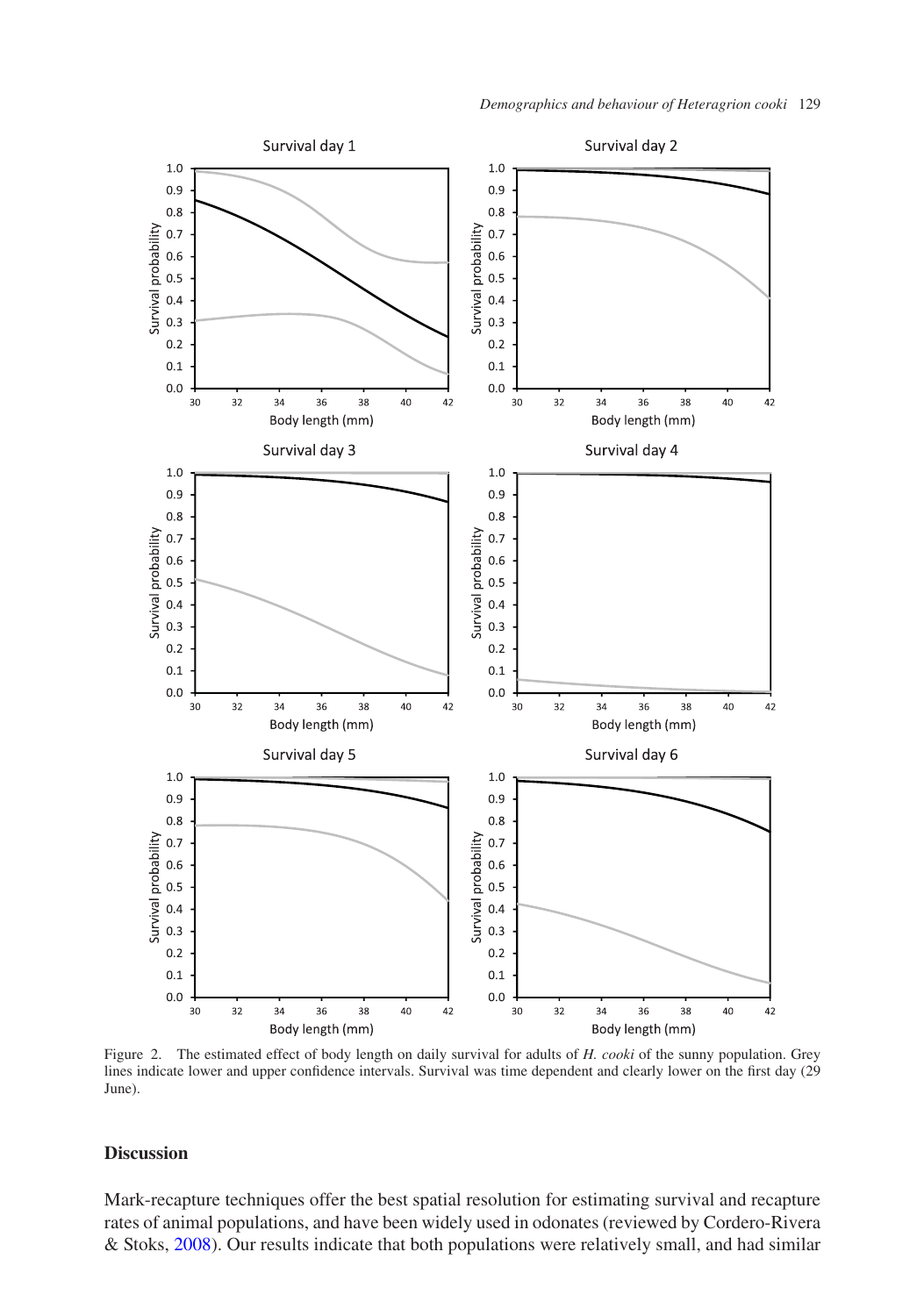

<span id="page-7-0"></span>Figure 3. Abundance of males and females of H. cooki at the stream over the day. Frequency was calculated as the total number of individuals observed in each hour per metre of stream, divided by the number of days of observation at each hour interval. Females were almost never observed before noon. Due to logistic constraints, no observations were completed in the last interval (after 17 h) in the sunny population.



<span id="page-7-1"></span>Figure 4. The relationship between time of day and reproductive activity (number of tandem pairs) in the sunny population. Values indicate the number of tandems observed at each hour interval divided by the number of days of observation at each hour. Not enough data were obtained for the shaded population.

global recapture rates, but differed in daily rates. The studied streams harboured fairly dense populations  $(1-2 \text{ males m}^{-1})$  compared to other populations of tropical stream odonates, which typically have very low densities (e.g. *Polythore* sp.; Sanmartín-Villar & Cordero-Rivera, [2016\)](#page-11-13).

In the shaded population, sex affected survival but not daily recapture rates. Shaded population females had lower survivorship than males but did not differ from males in recapture rates (because although few individuals were recaptured, each of them was found several times). In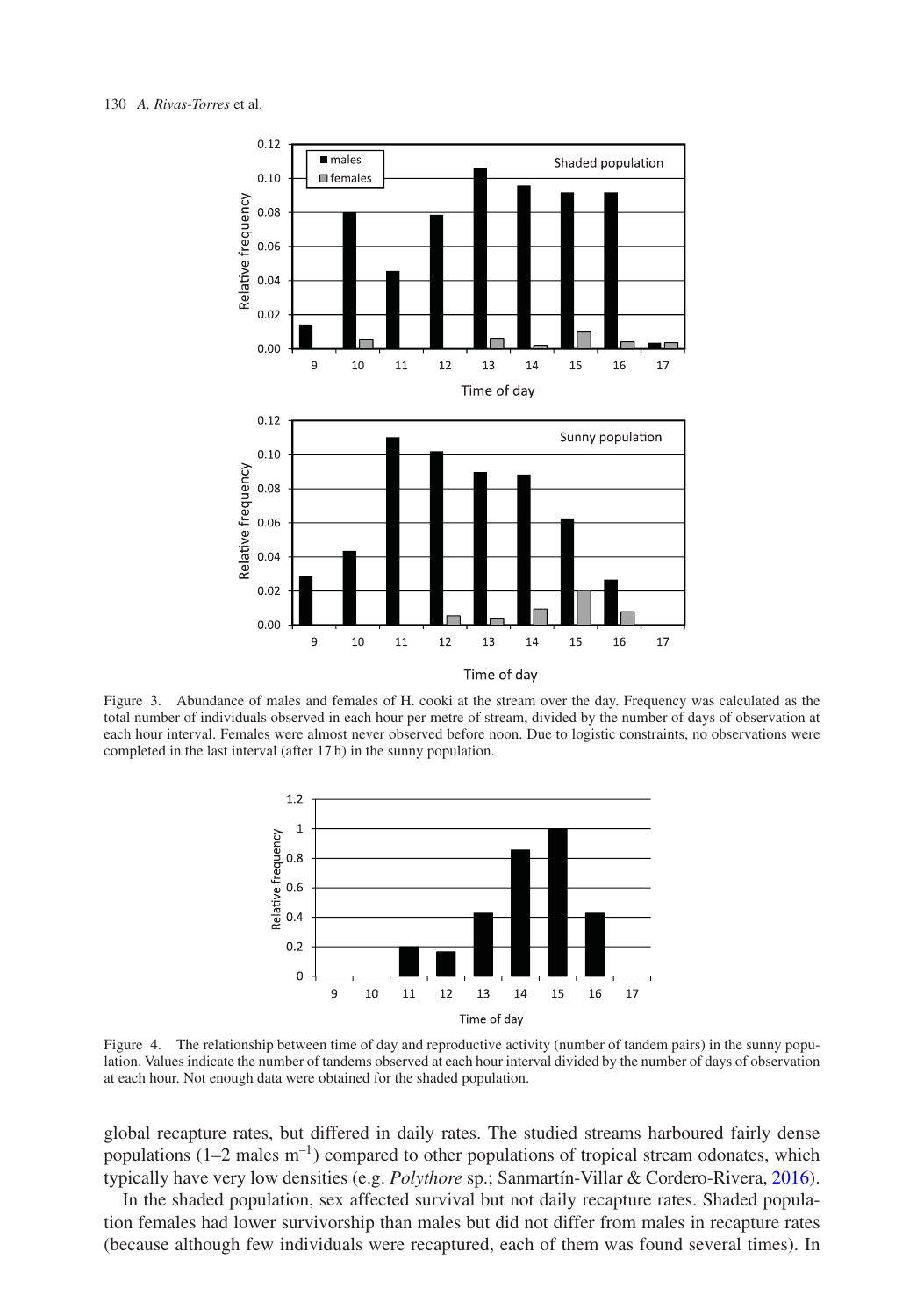|         | <b>ST</b>        | Copulation                                      | Stage I | Stage II | Total oviposition in tandem female alone |       |                               |
|---------|------------------|-------------------------------------------------|---------|----------|------------------------------------------|-------|-------------------------------|
| Mean    | $11.20 \pm 1.00$ | $5.86 \pm 1.08$ $5.39 \pm 1.10$ $0.48 \pm 0.05$ |         |          | $45.83 \pm 5.23$                         |       | $43.87 \pm 5$ $3.92 \pm 1.61$ |
| N       | 10               |                                                 |         |          |                                          |       | o                             |
| Minimum |                  | 0.97                                            | 0.50    | 0.23     | 16.27                                    | 15.62 | 0.50                          |
| Maximum |                  | 11.05                                           | 10.63   | 0.65     | 84.23                                    | 77.30 | 10.12                         |

<span id="page-8-0"></span>Table 3. Reproductive behaviour of *H. cooki*. Mean duration  $(\pm \text{ SE})$  of sperm translocation (ST) in seconds, copulation and oviposition (in tandem and female alone) in minutes with their standard error.

 $N =$  sample size.

contrast, in the sunny population, survival was similar for both sexes and changed over time, with a negative effect of body size (Figure [2\)](#page-6-0) and recapture rates were clearly higher in males. The negative effect of body size on survival was also found in the shaded population, but the model with body size as individual covariate was not the most supported (Table S1). Adults of the sunny population were larger. A similar result, with larger individuals and lower survival in more anthropic habitats compared to natural areas, was recently found in an amphibian species, *Bufo calamita* (Zamora-Camacho & Comas, [2016\)](#page-12-1). Many factors can affect body size of adult odonates, including the amount of food available for larval growth, but unfortunately we have no information on larval food availability. Taken together, these results suggest that the sunny stream was not as unfavourable for *H. cooki* as we predicted (even if survival was slightly lower). Therefore, our working hypothesis of *Heteragrion* species as "shade-seeking" animals might be incorrect for *H. cooki*.

In territorial animals, including odonates, body size may confer advantages in reproduction, if it allows to maintain the territory for more time (e. g. Serrano-Meneses, Córdoba-Aguilar, Méndez, Layen, & Székely, [2007\)](#page-11-14). In general, larger body size does not confer higher repro-ductive success in odonates, particularly in non-territorial species Thompson & Fincke, [2002\)](#page-11-15). On the other hand, body size has been found to negatively correlate with wing beat frequency in damselflies, favouring small size at lower temperatures (Okuyama, Samejima, & Tsubaki, [2015\)](#page-11-16). Species of the genus *Heteragrion* cannot be considered fully territorial if we define a territory as a defended area with resources needed for reproduction (see Baker, [1983](#page-10-5) for a discussion of the concept), and therefore, no advantages associated with a large size were expected. In fact, agonistic interactions were won by the resident male, suggesting that residence is more relevant than size. The lower survival of larger animals in both populations needs confirmation with larger datasets. The complex three-dimensional structure of the vegetation where *H. cooki* is usually found may present challenges to agonistic encounters, increasing energy expenditure, or may difficult escape behaviours, increasing predation. However, Daigle and Tennesen (2000) highlight that *H. cooki* was difficult to collect due to the complex structure of vegetation in the sites it frequents, and this difficulty might also apply to natural predators. On the other hand, even if *H. cooki* might not qualify as a fully territorial species (in the above sense) it is certainly an aggressive species. Aggressive individuals are often involved in more fights and thus might have higher energy expenditure (Marden & Cobb, [2004\)](#page-11-17). If larger males were more aggressive, this could explain their lower survivorship. Alternatively, the ecophysiological hypothesis of Shelly [\(1982\)](#page-11-9) suggests that energy expenditure is directly proportional to body temperature, and therefore, in sunnier environments, these damselflies might be more food limited, selectively favouring for small size (see also Oliveira-Junior et al., [2015\)](#page-11-18), but our data failed to support this alternative.

As Figures 1 and 3 show, the estimates of population size using mark-recapture methods and the daily counts of individuals in the two populations are concordant. The low number of females near the water is in agreement with sexual differences in behaviour and use of the space (e.g. Andrés & Cordero-Rivera, [2001\)](#page-10-6), but the differences in female density between the two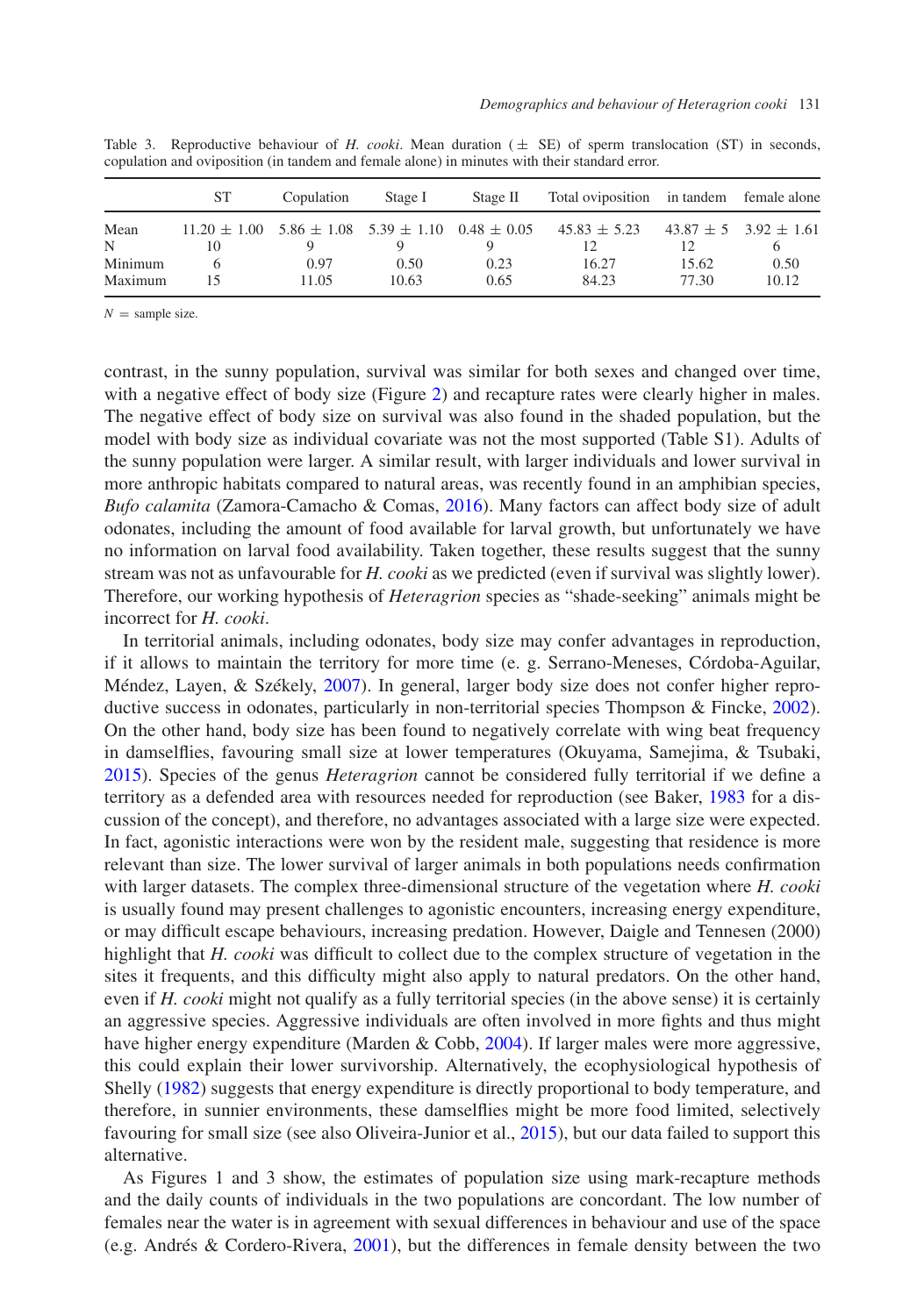streams are surprising. These differences affected reproductive activity, with almost no copulations observed in the shaded population. Adult activity at the stream was similar to the pattern of *Heteragrion consors* in Central Brazil (Loiola & De Marco, [2011\)](#page-11-19) and *Heteragrion alienum* in Mexico (González Soriano & Verdugo Garza, [1982\)](#page-11-8). The breeding activity showed its maximum peak from 13:00 to 16:00, as in *H. alienum* (González Soriano & Verdugo Garza, [1982\)](#page-11-8). The fact that the individuals in the sunny environment started their activity at earlier hours compared to the shaded environment suggests that *H. cooki* is affected by insolation, allowing individuals to warm up earlier in the day. There is ample evidence in the literature for the effect of insolation (rather than temperature) on thermoregulation (May, 1976) and daily activity of odonates (De Marco & Resende, [2002\)](#page-11-20), particularly in differences in foraging activity between species (Shelly, [1982\)](#page-11-9). This effect may explain the dominance of Anisoptera in larger rivers compared to small streams (De Marco, Batista, & Cabette, [2015\)](#page-10-7). In some Anisoptera, feeding is concentrated at sunrise, probably because many prey show swarms (for instance *Rhionaescha galapagoensis*; Cordero-Rivera, Encalada, Sánchez-Guillén, Santolamazza-Carbone, & von Ellenrieder, [2016\)](#page-10-8), but in *H. cooki* feeding was observed (even if not quantified) throughout the day, as reported for other *Heteragrion* (González Soriano & Verdugo Garza, [1982;](#page-11-8) Loiola & De Marco, [2011;](#page-11-19) Shelly, [1982\)](#page-11-9). As a shade-adapted species, *Heteragrion erythrogastrum* maintains similar activity patterns in sunny and overcast days (Shelly, [1982\)](#page-11-9), and is therefore more independent of short-term climatic conditions than *H. cooki*.

Although we do not consider *H. cooki* a strictly territorial species (because it does not defend a territory with resources needed for reproduction), our results indicate that males and females show high site fidelity across different days (almost a week). Male fidelity to particular sections of the stream has been commonly found in other species of riverine damselflies (e.g. Sanmartín-Villar & Cordero-Rivera, [2016\)](#page-11-13). Similar behaviour in females is less common, but it could indicate that females return to areas where suitable oviposition sites were found, or where attractive males were encountered.

We found that male body size seems of little relevance to establish who maintains the perch, because almost always the resident won the interaction, irrespective of size differences (as was reported for *Pyrrhosoma nymphula*; Gribbin & Thompson, [1991;](#page-11-21) but see Fincke [1992\)](#page-11-22). In *Heteragrion* sp. site fidelity and defence does not ensure copulation, but a privileged position to be able to grab a female in tandem in flight, as soon as she is detected (González Soriano & Verdugo Garza,  $1982$ ), with no courtship displays (Loiola & De Marco, [2011\)](#page-11-19). This probably explains why males arrive earlier to the stream than females. Once the male grasps the female, a copulation of about 6 min is completed, which is divided into two stages (Miller & Miller, [1981\)](#page-11-12). Copulation in *H. cooki* was similar to *H. alienum* (8.3 min; González Soriano & Verdugo Garza, [1982\)](#page-11-8) but shorter than *H. consors* (19 min; Loiola & De Marco, [2011\)](#page-11-19). In the majority of odonates of the order Zygoptera, including other Megapodagrionidae *sensu lato* (Torres-Cambas & Fonseca-Rodríguez, [2009\)](#page-12-2), the first stage corresponds to the removal of sperm from the female internal tract, and the second stage to insemination (Cordero-Rivera & Córdoba-Aguilar, [2010\)](#page-10-8). Abdominal copulatory movements in *H. cooki* suggest that sperm removal was also taking place during stage I and insemination during stage II. On the other hand, our results indicate that there was no assortative mating according to size. This is what is expected in nonterritorial species (Serrano-Meneses et al., [2007\)](#page-11-14). After copulation, females oviposited in tandem with the help of the male for most of the time or even in its totality, as in the other species of the genus (González Soriano & Verdugo Garza, [1982;](#page-11-8) Loiola & De Marco, [2011\)](#page-11-19). However, some females remained alone ovipositing, after the male ended the tandem, but for very short periods.

In our observations, males translocated sperm from the primary to the secondary genitalia before every mating, and after having grasped the female in tandem. This behaviour was described in similar terms for *H. alienum* (González Soriano & Verdugo Garza, [1982\)](#page-11-8), but,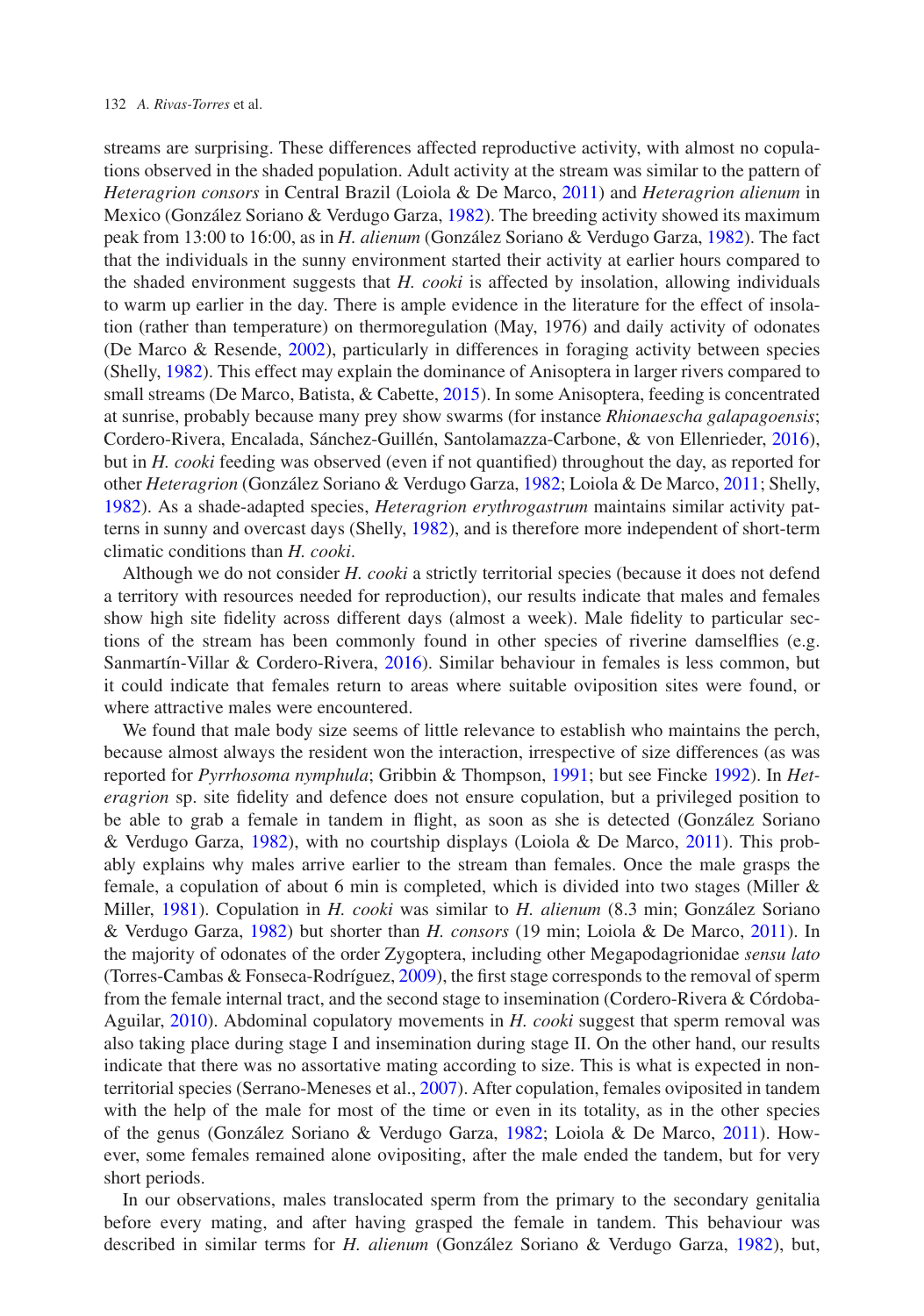surprisingly, males of *H. consors* were described performing sperm translocation alone, with no females in the vicinity, and therefore never in tandem (Loiola & De Marco, [2011\)](#page-11-19). This divergence in behaviour between similar species –if confirmed – highlights the relevance of ethological patterns in biodiversity studies (Cordero-Rivera, [2017\)](#page-10-2). The adaptive significance of these differences open new avenues in comparative ethological research.

In conclusion, our study provides evidence for between-population differences in survivorship and body size in a forest damselfly, apparently related to human alteration of the riparian forests. However, both streams supported populations of similar density, a result at variance with our initial working hypothesis that considered *H. cooki* a shade-seeking species. This suggests that remnants of forests near the stream can be enough to maintain healthy populations of this species. A missing element in this discussion is whether larval density varied between sites, and therefore future studies should include the aquatic stages of the life cycle. Finally, survival was estimated by surveying the reproductive site, but females spend most of their time in the forest, where they are very difficult to find. A study including recaptures in the forest is needed for a better understanding of sexual differences in survivorship.

## **Acknowledgements**

Many thanks to the Jocotoco Foundation staff, especially to Leovigildo Cabrera for finding the sunny population, which facilitated this study. Thanks to Andrea Encalada for logistical advices.

# **Funding**

ART and ISV were supported by FPI grants of the Spanish ministry [BES-2015-071965 and BES-2012-052005]. Funding was provided by a grant from the Spanish Ministry of Economy and Competitiveness, including FEDER funds  $[CGL2014-53140-P].$ 

# **Supplemental data**

Supplemental data for this article can be accessed at [https://doi.org/10.1080/13887890.2017.1336495.](https://doi.org/10.1080/13887890.2017.1336495)

## **References**

- <span id="page-10-6"></span>Andrés, J. A., & Cordero-Rivera, A. (2001). Survival rates in a natural population of the damselfly Ceriagrion tenellum: Effects of sex and female phenotype. *Ecological Entomology*, *26*(4), 341–346. <http://doi:10.1046/j.1365-2311.2001.00338.x>
- <span id="page-10-3"></span>Arnason, N. A., Schwarz, C. J., & Boyer, G. (1998). *POPAN-5. A data maintenance and analysis system for markrecapture data*. Manitoba, Canada: Department of Computer Science, The University of Manitoba.
- Baker, R. R. (1983). Insect territoriality. *Annual Review of Entomology*, *28*, 65–89.
- <span id="page-10-5"></span>Cordero-Rivera, A. (2006). *Forests and dragonflies*. Sofia-Moscow: Pensoft.
- <span id="page-10-2"></span><span id="page-10-0"></span>Cordero-Rivera, A. (2017). Behavioural diversity (ethodiversity): a neglected level in the study of biodiversity. *Frontiers in Ecology and Evolution*, *5*:1–7. <http://doi:10.3389/fevo.2017.00007>
- <span id="page-10-8"></span>Cordero-Rivera, A., & Córdoba-Aguilar, A. (2010). Selective forces propelling genitalic evolution in Odonata. In J. Leonard & A. Cordoba-Aguilar (Eds.), *The evolution of primary sexual characters in animals* (pp. 332–352). Oxford: Oxford University Press.
- Cordero-Rivera, A., Encalada, A. C., Sánchez-Guillén, R. A., Santolamazza-Carbone, S., & von Ellenrieder, N. (2016). The status of *Rhionaeschna galapagoensis* (Currie, 1901) with notes on its biology and a description of its ultimate instar larva (Odonata: Aeshnidae). *Animal Biodiversity and Conservation*, *39*(1), 45–63.
- <span id="page-10-4"></span>Cordero-Rivera, A., & Stoks, R. (2008). *Mark-recapture studies and demography*. In A. Córdoba-Aguilar (Ed.), *Dragonflies: model organisms for ecological and evolutionary studies* (pp. 7–20). Oxford: Oxford University Press. <http://doi.org/10.1093/acprof:oso/9780199230693.003.0002>
- <span id="page-10-1"></span>Daigle, J. J., & Tennessen, K. J. (2000). *Heteragrion cooki* spec. nov. from Ecuador (Zygoptera: Megapodagrionidae). *Odonatologica*, *29*(3), 255–259.
- <span id="page-10-7"></span>De Marco, P. J., Batista, J. D., & Cabette, H. S. R. (2015). Community assembly of adult odonates in tropical streams: An ecophysiological hypothesis. *PLoS ONE*, *10*(4). <http://doi.org/10.1371/journal.pone.0123023>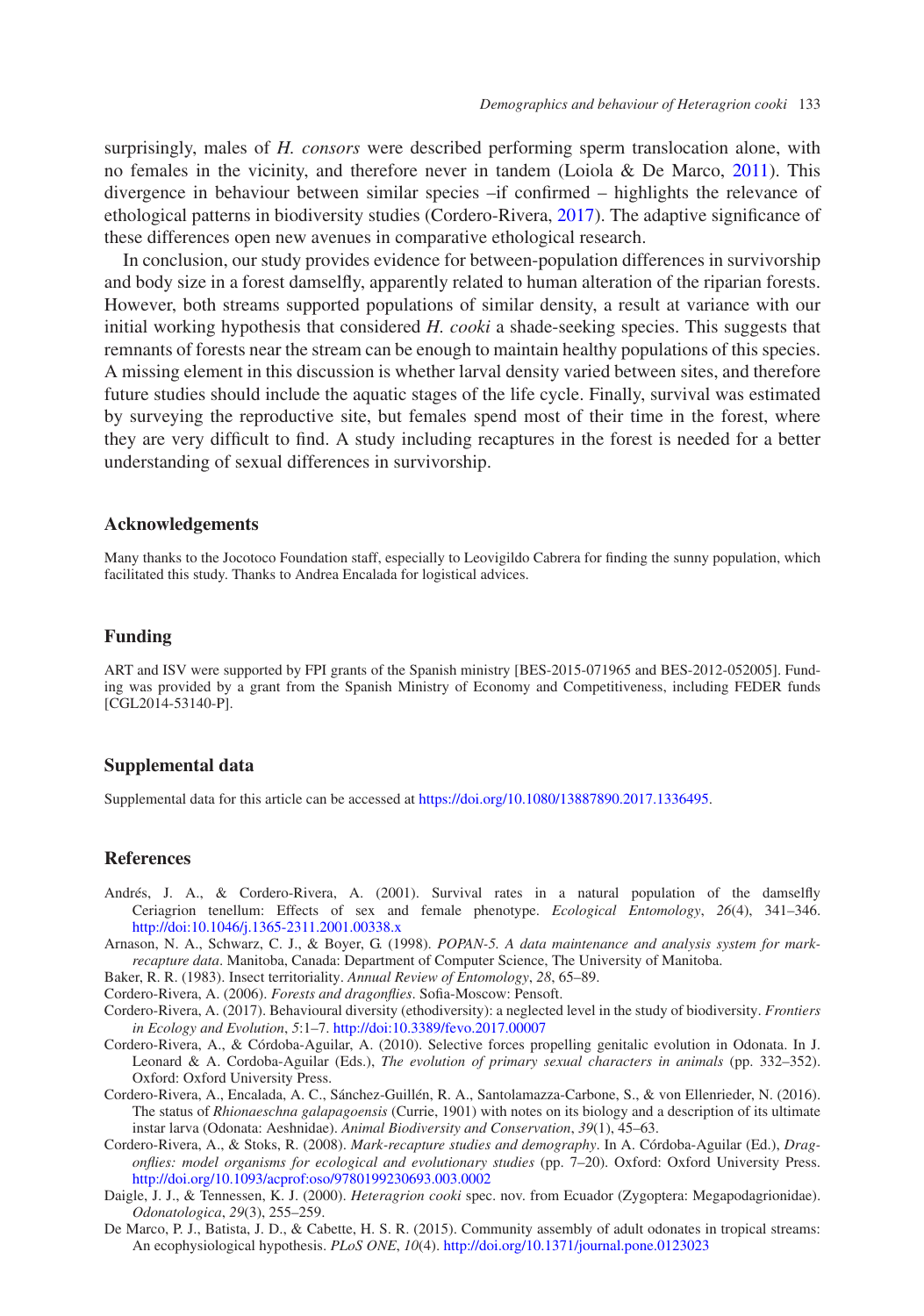- <span id="page-11-20"></span>De Marco, P. J., & Resende, D. C. (2002). Activity patterns and thermoregulation in a tropical dragonfly assemblage. *Odonatologica*, *31*(2), 129–138.
- <span id="page-11-6"></span>DeSalle, R., Egan, M.G., & Siddall, M. (2005) The unholy trinity: taxonomy, species delimitation and DNA barcoding. *Philosophical Transactions of the Royal Society of London, Series B Biological Sciences*, *360*:1905–1916. <http://doi:10.1098/rstb.2005.1722>
- <span id="page-11-5"></span>Dijkstra, K.-D. B., Kalkman, V. J., Dow, R. A., Stokvis, F. R., & van Tol, J. (2014). Redefining the damselfly families: a comprehensive molecular phylogeny of Zygoptera (Odonata). *Systematic Entomology*, *39*(1), 68–96. <http://doi.org/10.1111/syen.12035>
- <span id="page-11-22"></span>Fincke, O. M. (1992). Consequences of larval ecology for territoriality and reproductive success of a neotropical damselfly. *Ecology*, *73*:449–462. <http://doi:10.2307/1940752>
- <span id="page-11-4"></span>Garrison, R.W., von Ellenrieder, N., & Louton, J.A. (2010). *Damselfly genera of the New World*. Baltimore: Johns Hopkins University Press.
- <span id="page-11-8"></span>González Soriano, E., & Verdugo Garza, M. (1982). Studies on neotropical Odonata: the adult behavior of *Heteragrion alienum* Williamson (Odonata: Megapoagrionidae). *Folia Entomologica Mexicana*, *52*(52), 3–15. [http://aims.fao.org/serials/c\\_7a11afdb](http://aims.fao.org/serials/c_7a11afdb)
- <span id="page-11-21"></span>Gribbin, S. D., & Thompson, D. J. (1991). The effects of size and residency on territorial disputes and short-term mating success in the damselfly *Pyrrhosoma nymphula* (Sulzer) (Zygoptera: Coenagrionidae). *Animal Behaviour*, *41*, 689– 695. [http://doi.org/10.1016/S0003-3472\(05\)80906-6](http://doi.org/10.1016/S0003-3472(05)80906-6)
- <span id="page-11-10"></span>Jolly, G. M. (1965). Explicit estimates from capture-recapture data with both death and inmigration: stochastic model. *Biometrika*, *52*, 225–247. <http://doi:10.2307/2333826>
- <span id="page-11-1"></span>Kalkman, V. J., Clausnitzer, V., Dijkstra, K. D. B., Orr, A. G., Paulson, D. R., & van Tol, J. (2008). Global diversity of dragonflies (Odonata; Insecta) in freshwater. *Hydrobiologia*, *595*, 351–363. [http://doi:10.1007/s10750-007-](http://doi:10.1007/s10750-007-9029-x) [9029-x](http://doi:10.1007/s10750-007-9029-x)
- Lebreton, J. D., Burnham, K. P., Clobert, J., & Anderson, D. R. (1992). Modeling survival and testing biological hypotheses using marked animals: a unified approach with case studies. *Ecological Monographs*, *62*(1), 67–118.
- <span id="page-11-19"></span>Loiola, G. R., & De Marco, P. J. (2011). Behavioral ecology of *Heteragrion consors* Hagen (Odonata, Megapodagrionidae): a shade-seek Atlantic forest damselfly. *Revista Brasileira de Entomologia*, *55*(3), 373–380. <http://doi:10.2307/2937171>
- <span id="page-11-3"></span>Machado, A. B. M. (2006). Three new species of *Heteragrion* Selys, from Brazil with redescription of the holotype of *H. dorsale* Selys *(Odonata, Megapodagrionidae). Revista Brasileira de Zoologia*, *23*(4), 1062–1070. <http://dx.doi.org/10.1590/S0101-81752006000400012>
- <span id="page-11-11"></span>Manly, B. F. J., & Parr, M. J. (1968). A new method for estimating population size, survivorship, and birth rate from capture-recapture data. *Transactions of the Society for British Entomology*, *18*, 81–89.
- <span id="page-11-17"></span>Marden, J. H., & Cobb, J. R. (2004). Territorial and mating success of dragonflies that vary in muscle power output and presence of gregarine gut parasites. *Animal Behaviour*, *68*, 657–665. [http://doi.org/10.1016/j.anbehav.2003.](http://doi.org/10.1016/j.anbehav.2003.09.019) [09.019](http://doi.org/10.1016/j.anbehav.2003.09.019)
- May, M. L. (1976). Thermoregulation and adaptation to temperature in dragonflies (Odonata: Anisoptera). *Ecological Monographs*, *46*, 1–32. <http://doi:10.2307/1942392>
- <span id="page-11-12"></span>Miller, P. L., & Miller, C. A. (1981). Field observations on copulatory behaviour in Zygoptera, with an examination of the structure and activity of male genitalia. *Odonatologica*, *10*(3), 201–218.
- <span id="page-11-7"></span>Monteiro-Júnior, C. S., Juen, L., & Hamada, N. (2015). Analysis of urban impacts on aquatic habitats in the central Amazon basin: Adult odonates as bioindicators of environmental quality. *Ecological Indicators*, *48*, 303–311. Retrieved from <http://www.sciencedirect.com/science/article/pii/S1470160X14003768>
- <span id="page-11-16"></span>Okuyama, H., Samejima, Y., & Tsubaki, Y. (2015). Smaller damselflies have better flight performance at lower body temperature: implications for microhabitat segregation of sympatric *Mnais* damselflies. *International Journal of Odonatology*, *18*(3), 217–224. <http://doi.org/10.1080/13887890.2015.1065517>
- <span id="page-11-18"></span>Oliveira-Junior, J. M. B., Shimano, Y., Gardner, T. A., Hughes, R. M., De Marco, P. J., & Juen, L. (2015). Neotropical dragonflies (Insecta: Odonata) as indicators of ecological condition of small streams in the eastern Amazon. *Austral Ecology*, *40*, 733–744. <http://doi.org/10.1111/aec.12242>
- <span id="page-11-2"></span>Paulson, D. R. (2004). Critical species of Odonata in the Neotropics. *International Journal of Odonatology*, *7*(2), 163– 188. <http://dx.doi.org/10.1080/13887890.2004.9748208>
- <span id="page-11-13"></span>Sanmartín-Villar, I., & Cordero-Rivera, A. (2016). Female colour polymorphism and unique reproductive behaviour in *Polythore* damselflies (Zygoptera: Polythoridae). *Neotropical Entomology*, *45*, 658–664. <http://doi.org/10.1007/s13744-016-0417-7>
- <span id="page-11-14"></span>Serrano-Meneses, M. A., Córdoba-Aguilar, A., Méndez, V., Layen, S. J., & Székely, T. (2007). Sexual size dimorphism in the American rubyspot: male body size predicts male competition and mating success. *Animal Behaviour*, *73*(6), 987–997. <https://doi.org/10.1016/j.anbehav.2006.08.012>
- <span id="page-11-9"></span>Shelly, T. E. (1982). Comparative foraging behavior of light- versus shade-seeking adult damselflies in a lowland Neotropical forest (Odonata: Zygoptera). *Physiological Zoology*, *55*(4), 335–343. [https://doi.org/10.1086/physzool.](https://doi.org/10.1086/physzool.55.4.30155861) [55.4.30155861](https://doi.org/10.1086/physzool.55.4.30155861)
- <span id="page-11-0"></span>Suhling, F., Sahlén, G., Gorb, S., Kalkman, V. J., Dijkstra, K.-D. B., & van Tol, J. (2015). Order Odonata. In J. Thorp & D. C. Rogers (Eds.), *Ecology and General Biology: Thorp and Covich's Freshwater Invertebrates* (4th ed., pp. 893–932). Amsterdam: Academic Press.
- <span id="page-11-15"></span>Thompson, D. J., & Fincke, O. M. (2002). Body size and fitness in Odonata, stabilising selection and a meta-analysis too far? *Ecological Entomology*, *27*:378–384. <http://doi:10.1046/j.1365-2311.2002.00419.x>